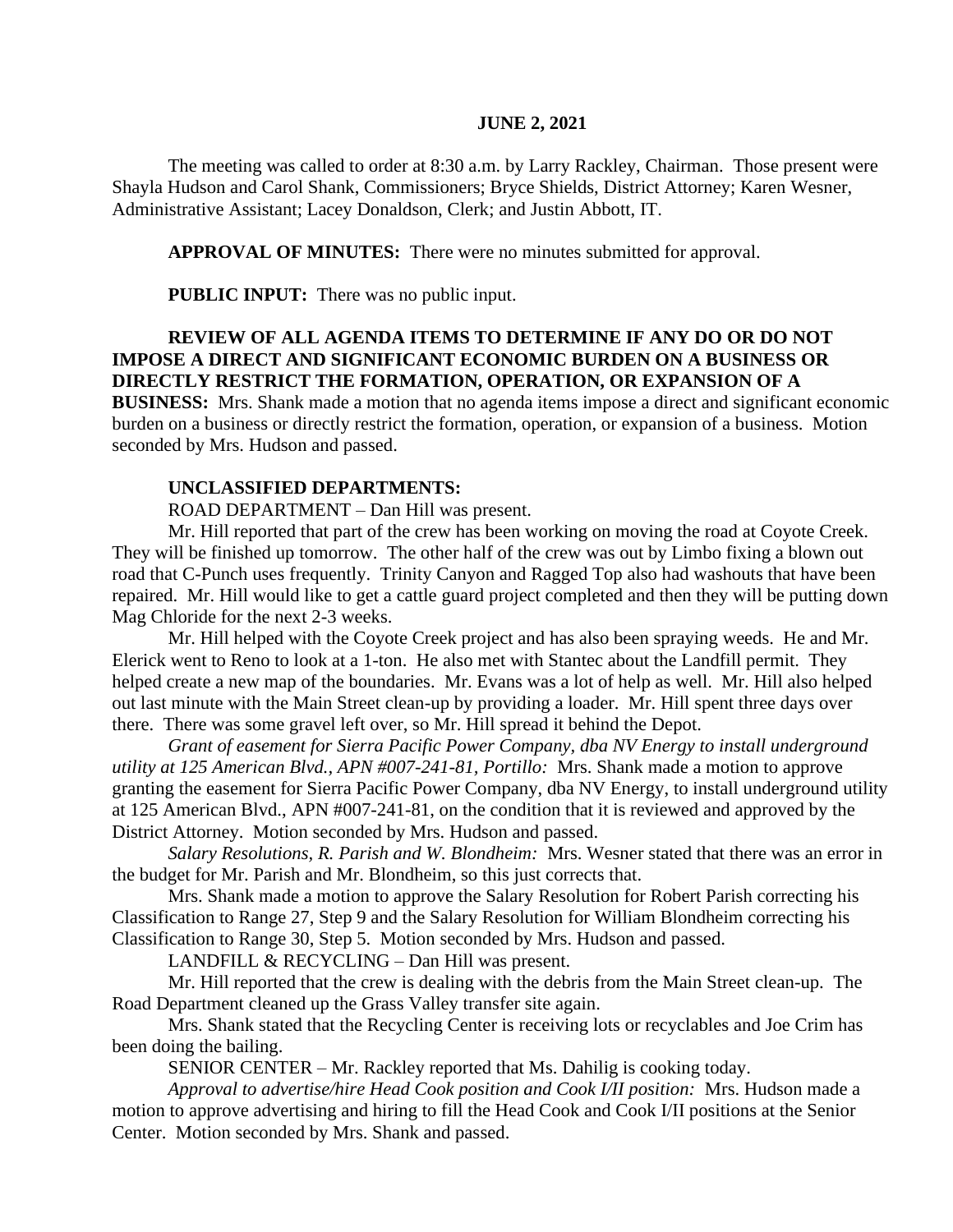BUILDINGS AND GROUNDS – John Handka was present.

Mr. Handka reported that Big Meadow Cemetery continues to be vandalized. The repair work to the swimming pool started yesterday afternoon. The Buildings and Grounds crew cleaned it yesterday in preparation. Mr. Handka is also working with an electrician on the washer and dryer hook-ups at the Rye Patch Firehouse. The hot water heater isn't large enough, and the power needs to be upgraded. He is still working on the lighting as well. BSL is working at the Community Center today. The Car Show is this weekend and the Buildings and Grounds crew will mark all the sprinklers in the park. The NDF (Nevada Division of Forestry) prison crew cleared a fire break at the Unionville Cemetery. Mr. Handka stated that a large group of kids have been hanging out around the Courthouse steps. Mr. Shields suggested having a police officer come talk to them.

**FRONTIER DAYS COMMITTEE:** REQUEST TO USE PARKING AREA AT WINDMILL PROPERTY FOR THE 2021 FRONTIER DAYS ACTIVITIES – Sherri Stephens from the Frontier Days Committee was present.

Ms. Stephens stated that they have had issues with patrons parking at Safeway and taking all of their parking. The back of the Windmill has been used in the past.

Mrs. Shank made a motion to approve the request by the Frontier Days Committee to use the parking area at the Windmill property for the 2021 Frontier Days activities. Motion seconded by Mrs. Hudson and passed.

# **UNCLASSIFIED DEPARTMENTS, CONT.D:**

GRASS VALLEY FIRE – Sean Burke gave an update via Zoom. They will be leaving the Burn Ban in place for a few more weeks. Their brush truck is still in the shop for repairs.

COMMUNITY CENTER – Mrs. Hudson stated that the new hire started yesterday. Mrs. Hudson thanked Mrs. Lusby-Angvick for working with Ms. Davis and continuing to help. There are two large graduation events this weekend, and then the NRA Dinner is mid-month.

IT DEPARTMENT – *Review of proposals from Internet Service Providers (SkyFiber, NNIS, AT&T and ATP) to provide Managed Network/Internet Connections services at Sheriff's Office (hub), Administration Building (spoke), Courthouse (spoke), and Annex Building (spoke) with a minimum of 50 Mbps/50Mbps (download/upload) from spoke to hub and minimum 100 Mbps/100 Mps from hub to public internet:* Mr. Abbot gave the Board proposals as follows:

| NNIS     | \$26,600.00  |
|----------|--------------|
| SkyFiber | \$53,151.00  |
| AT&T     | \$141,170.40 |

There was in depth discussion about the different bids and options. Mrs. Donaldson stated that, as a Department Head, faster internet is needed now.

Mrs. Shank made a motion to award the Internet Service Provider contract to provide Managed Network/Internet Connections to the Sheriff's Office, the Administration Building, the Courthouse and the Annex Building to NNIS as presented, noting that the County will proceed moving forward with a fiber connection through ATT. Motion seconded by Mrs. Hudson and passed.

ECONOMIC DEVELOPMENT – Mrs. Lusby-Angvick was present.

*Request for letter of support authorizing Affiliated Technology Partners (ATP) to negotiate and project manage new AT&T Internet Service orders for fiber and wireless broadband internet connectivity and infrastructure services:* Danny Bax from ATP was present.

Mr. Bax gave an overview of the different network connections and products that are available. Mr. Bax has given AT&T some preliminary information and they are currently working on updated pricing right now.

Mrs. Shank made a motion to approve writing a letter of support, authorizing Affiliated Technology Partners to negotiate and project manage new AT&T Internet Service orders for fiber and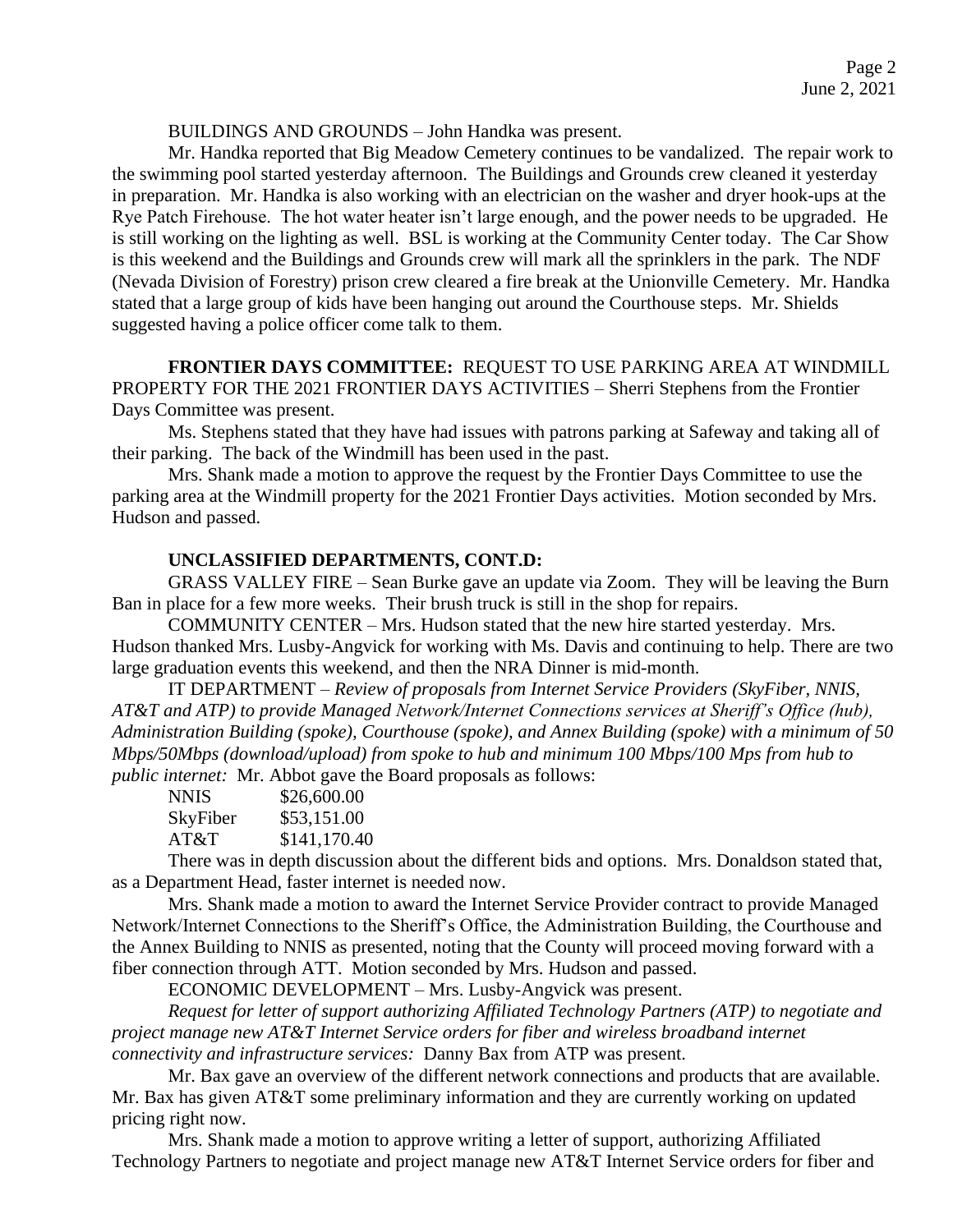wireless broadband internet connectivity and infrastructure services for Pershing County. Motion seconded by Mrs. Hudson and passed.

*Update; Brownfields Grant project update and status; Current status of economic development projects being built in Pershing County:* Mrs. Lusby-Angvick stated that she and Jan Morrison submitted their proposal for the new Regional Development Authority and the Governor's office did not like the name. Mrs. Lusby-Angvick is also working on submitting paperwork for the next round of the Brownfields Grant. Mrs. Lusby-Angvick also informed the Board that she would like \$10,000 from the American Recovery Funds to use for the Build NV Program. They need to hire an instructor for the next three years. The total needed is \$100,000 and she will be asking the other entities involved for funding as well.

PUBLIC DEFENDER – Mr. Cochran submitted his monthly case number report. Mr. Cochran spoke about the CEUs he is required to complete each year. He looked into hiring a case worker using COVID funds, but doesn't feel it is necessary. The office is running "business as usual".

### **ELECTED DEPARTMENTS:**

LACEY DONALDSON, CLERK-TREASURER – Mrs. Donaldson reported that the Tax Sale ended last Tuesday, May 25<sup>th</sup> and was very successful. Out of 137 parcels, all but 12 sold. She should have the final accounting by Friday and will bring the information to the next meeting. Mrs. Donaldson also reported that staff is currently preparing the 1 year delinquent certificates and the Treasurer's Deed. The office's newest employee has resigned as of this Friday.

RENE CHILDS, RECORDER-AUDITOR – Mrs. Childs gave the Board the month-end reports and stated that the office is gearing up for year-end.

# **PUBLIC HEARING ON PROPOSED ORDINANCE #347, AMENDING CHAPTER 2.12 OF THE PERSHING COUNTY CODE, THE PERSHING COUNTY ECONOMIC**

**DEVELOPMENT AUTHORITY:** Mrs. Lusby-Angvick stated that as the board sits, she can't get a quorum. This amendment would decrease the membership from 9 to 7.

There was no additional public comment.

Mrs. Hudson made a motion to adopt Ordinance #347, amending Chapter 2.12 of the Pershing County Code, the Pershing County Economic Development Authority. Motion seconded by Mrs. Shank and passed anonymously.

# **PUBLIC HEARING ON PROPOSED ORDINANCE #348, AMENDING CHAPTER 15.04 OF THE PERSHING COUNTY CODE BY ADOPTING THE 2018 INTERNATIONAL BUILDING CODE (IBC), THE INTERNATIONAL RESIDENTIAL CODE (IRC), THE 2018 UNIFORM MECHANICAL CODE (UMC), THE 2017 NATIONAL ELECTRICAL CODE, AND THE 2018 INTERNATIONAL ENERGY CONSERVATION CODE, ALONG WITH THE 2018 NORTHERN NEVADA AMENDMENTS TO SUCH CODES:** Mr. Evans was present.

Mrs. Shank asked for clarification regarding the frost depth. Mr. Evans stated that it will be reduced to 24" and will be up to the contractor to provide a soil sample if they are working in expansive soils. It was noted that the fees listed are our current fees. Mr. Evans also stated that our fees are the cheapest in the State.

Mrs. Hudson made a motion to adopt Ordinance #348, amending Chapter 15.04 of the Pershing County Code by adopting the 2018 International Building Code, the International Residential Code, the 2018 Uniform Mechanical Code, the 2017 National Electrical Code and the 2018 International Energy Conservation Code, along with the 2018 Northern Nevada Amendments to such codes. Motion seconded by Mrs. Shank and passed unanimously.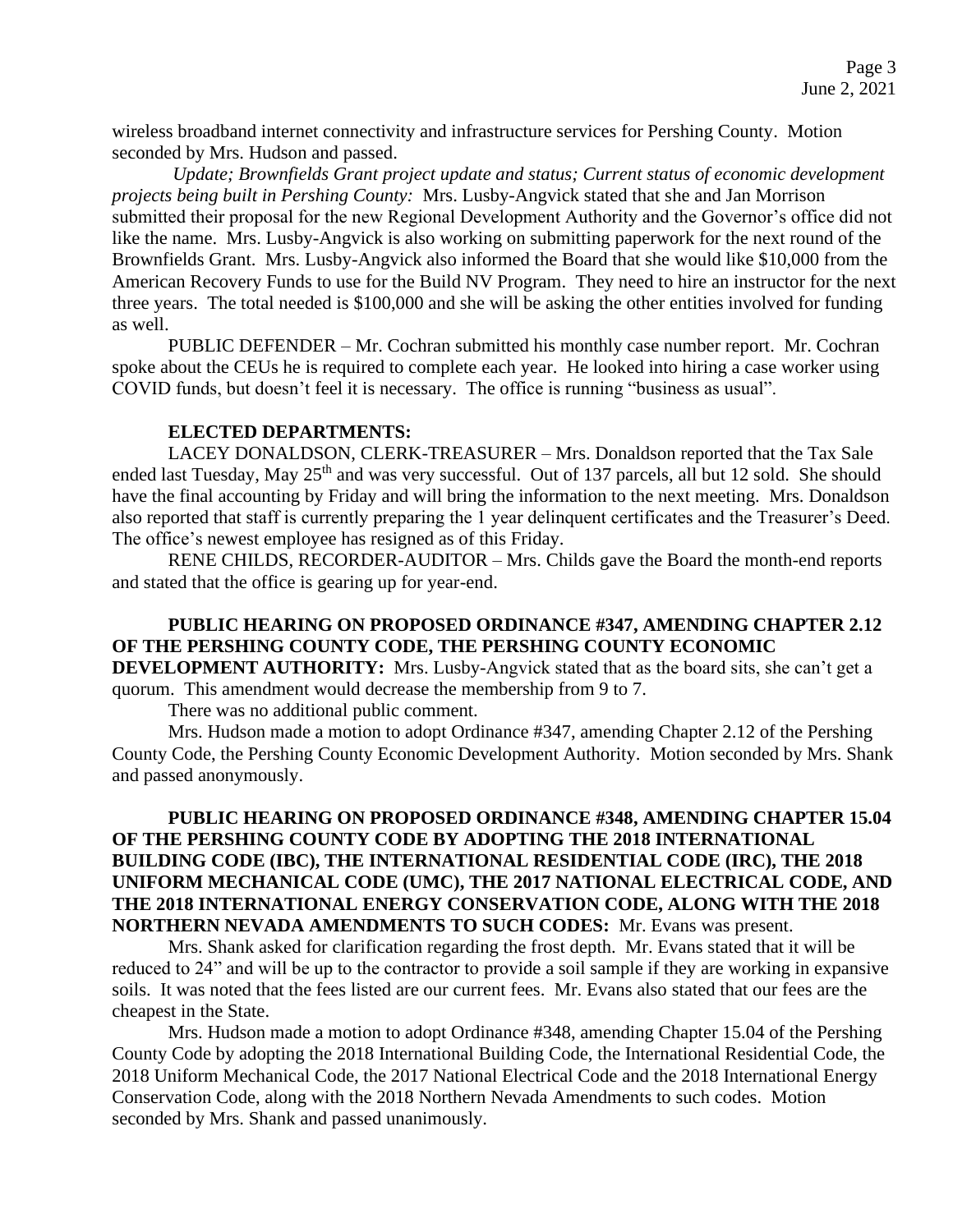# **ELECTED DEPARTMENTS, CONT.D:**

LAUREEN BASSO-CERINI, ASSESSOR – *Interlocal Contract between State of Nevada Department of Motor Vehicles and Pershing County/Pershing County Assessor, effective June 30, 2021 to June 30, 2023. The Board of County Commissioners will determine whether to approve this contract with a provision requiring that the DMV provide services for a minimum of 20 hours a week or, in the alternative, approve the contract without a provision requiring that the DMV provide services for a minimum amount of time each week:* Ms. Basso-Cerini was confused as to why the agenda item was changed without any additional input from herself. Mr. Shields stated that when they were developing the agenda, there was a concern that if there wasn't a minimum amount of time specified, that the office would be closed. Ms. Basso-Cerini stated that that language was removed from all contracts throughout the State. Mrs. Shank stated that she doesn't feel that the minimum hours need to be included in the contract, as long as there is an understanding with the Assessor that it is an important service to our community that should be open as much as possible. Ms. Basso-Cerini stated that she totally agrees that it is an important service, but with the other requirements of her office, there may not always be a backup for DMV.

Mrs. Shank made a motion to approve the Interlocal Contract between the State of Nevada Department of Motor Vehicles and Pershing County/Pershing County Assessor as submitted. Motion seconded by Mrs. Hudson and passed.

Ms. Basso-Cerini asked where the Board was at with increasing the Landfill fees. It was noted that the Board will hold a special meeting on June  $8<sup>th</sup>$  at  $8:00$  a.m. to introduce a bill to increase the Landfill assessment.

**PLANNING & BUILDING DEPARTMENT / IMLAY WATER:** Mr. Evans gave the Board his monthly report. Mr. Evans also stated that the Planning Commission will be meeting tonight with three items for consideration: a parcel map, a Division into Large Parcels, and a reversion of acreage.

APPEAL, REQUEST TO HEAR AN APPEAL FROM PENNY LEE PULSIFER TO OVERTURN THE DECISION TO DENY HER PARCEL MAP APPLICATION BY THE PLANNING COMMISSION ON MAY 5, 2021 – Mr. Evans stated that the Board should have a letter from the Division of Water Resources stating that there are water rights on this particular parcel for two acre feet a year for each parcel created. Mrs. Shank stated that all the parcels around the parcel in question are 20 acres, so she doesn't feel there are grounds for denial. Mr. Rackley and Mrs. Hudson agreed. Mrs. Shank also stated that she understands the Planning Commission's concerns regarding the water, but Ms. Pulsifer should have the same rights as her neighbors.

Mrs. Shank made a motion to over-turn the decision of the Planning Commission, which denied a Parcel Map Application submitted by Penny Lee Pulsifer to divide her 40 acre parcel into two (2) 20 acre parcels. Motion seconded by Mrs. Hudson and passed.

Mrs. Hudson stated that if the basin is over-appropriated, the Commission should look into placing a moratorium. She will reach out to the Humboldt River Water Basin Authority Board for more information.

# **UPDATE ON PROGRESS OF SITE LOCATION, DESIGN, FUNDING, AMENITIES AND CONSTRUCTION OF FUTURE LAW ENFORCEMENT CENTER:** No report was given. **PROCLAMATIONS AND AWARDS:** There were no Proclamations or Awards considered.

### **DERBY FIELD AIRPORT:** No report was given.

**CARES FUNDING:** UPDATE/APPROVAL OF EXPENDITURES; UPDATE FROM EMERGENCY MANAGEMENT RELATING TO COVID-19; ACCEPTANCE OF FUNDS AND DISCUSSION REGARDING PRIORITIZING THE ALLOCATION OF THE COVID-19 AMERICAN RESCUE PLAN FUNDING FOR PERSHING COUNTY IN THE AMOUNT OF \$1,306,252.00 – The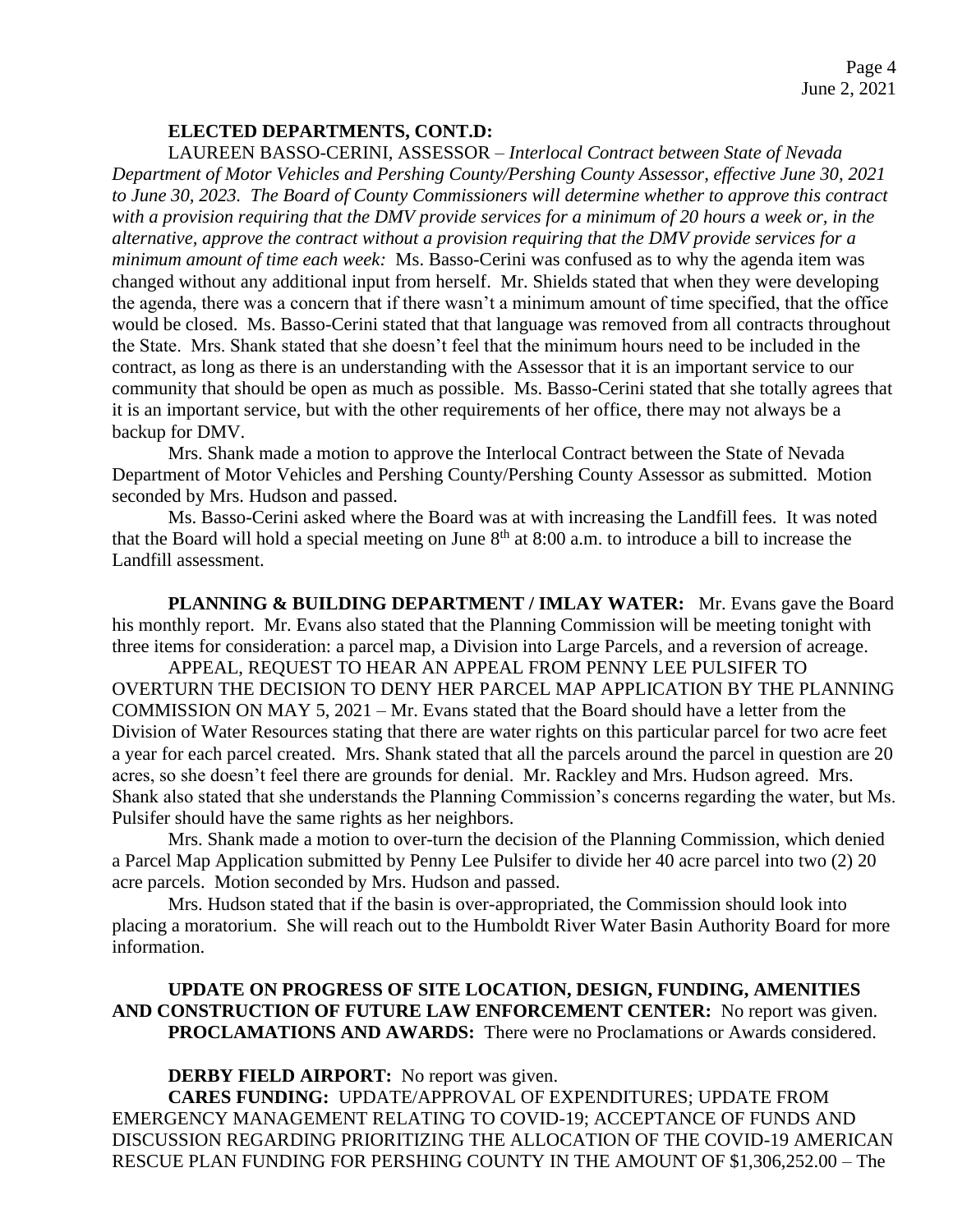Board listed the Rye Patch Firehouse expansion, and the Imlay Water System. Sean Burke submitted a request on behalf of all the fire chiefs for emergency medical response vehicles, which would take most of the funding. Mr. Rackley also mentioned the need for a larger water line to the Airport and needs at the Senior Center. Mrs. Childs asked if there would be a committee overseeing these expenditures. Broadband was also noted.

Mrs. Shank will draft a list for the Board's review at the Special meeting on June 8<sup>th</sup>.

**BOARD APPOINTMENTS/RESIGNATIONS:** GRASS VALLEY ADVISORY BOARD, CEMETERY BOARD, DEBT MANAGEMENT, MUSEUM BOARD, SENIOR CENTER ADVISORY BOARD, SOLID WASTE MANAGEMENT & RECYCLING BOARD, VOLUNTEER ADVISORY BOARD – Correspondence asking to be appointed or reappointed to the various boards were received from Penny Higby, Linda Workman and Lowell Henderson.

Mrs. Shank made a motion to reappoint Penny Higby to the Volunteer Advisory Board, Linda Workman to the Grass Valley Advisory Board and Lowell Henderson to the Recycling Board. Motion seconded by Mrs. Hudson and passed.

**KYLE B. SWANSON, ATTORNEY AT LAW:** REQUEST FOR APPROVAL TO RENEW 2021-2022 CONFLICT ATTORNEY CONTRACT IN THE AMOUNT OF EITHER \$53,580.00, WHICH IS THE PREVIOUS YEAR'S RATE OF PAY, OR \$55,140.00, WHICH WOULD CONSTITUTE A COST OF LIVING INCREASE – Mr. Shields received a letter from Kyle's office this morning asking that it continue at the same amount as last year. The contract runs from July 1 through June 30, 2022.

Mrs. Hudson made a motion to approve the renewal of the Conflict Attorney Contract with Kyle Swanson for FY2021-2022 in the amount of \$53,580.00. Motion seconded by Mrs. Shank and passed.

# **ASSIGNMENT OF LEASE AGREEMENT WITH NILE VALLEY RACEWAY TO SILVER STATE RACING FOR THE NILE VALLEY RACEWAY IN CONSIDERATION FOR SILVER STATE RACING MAINTENANCE AND CONTINUED OPERATION OF THE NILE VALLEY RACEWAY:** Ed Macedo, Crystal Star and Roger Conley were present.

Mr. Macedo stated that Nile Valley had a 35 year lease. Mr. Shields stated that this lease would be a 1 year lease to evaluate the new tenants. Mr. Conley understands, but would like the lease to be a calendar year or June through November (at least through their season). The other issue is the "no alcohol" clause, as the track was allowed alcohol in the past. Mr. Shields stated that it reads, without a liquor license.

Mrs. Shank made a motion to approve the Lease Agreement with Silver State Racing for the Nile Valley Raceway as presented with a term of June 2, 2021 through December 31, 2022. Motion seconded by Mrs. Hudson and passed.

The meeting recessed at 10:55 a.m. for a Litigation meeting and reconvened at 11:05 a.m.

# **PRESENTATION AND PROPOSAL FROM STAR 2 STAR FOR NEW PHONE**

**SYSTEM FOR PERSHING COUNTY BUILDINGS:** Glen Ferriott from FCC Communications introduced Jason Lathrum and Bryan Simmons from Star 2 Star.

A presentation was given on Star 2 Star's company and the services they offer. Once Mr. Abbott obtains additional quotes, the award of the phone system bid will be placed on a future agenda.

Meeting recessed at 12:07 p.m. and reconvened at 1:29 p.m.